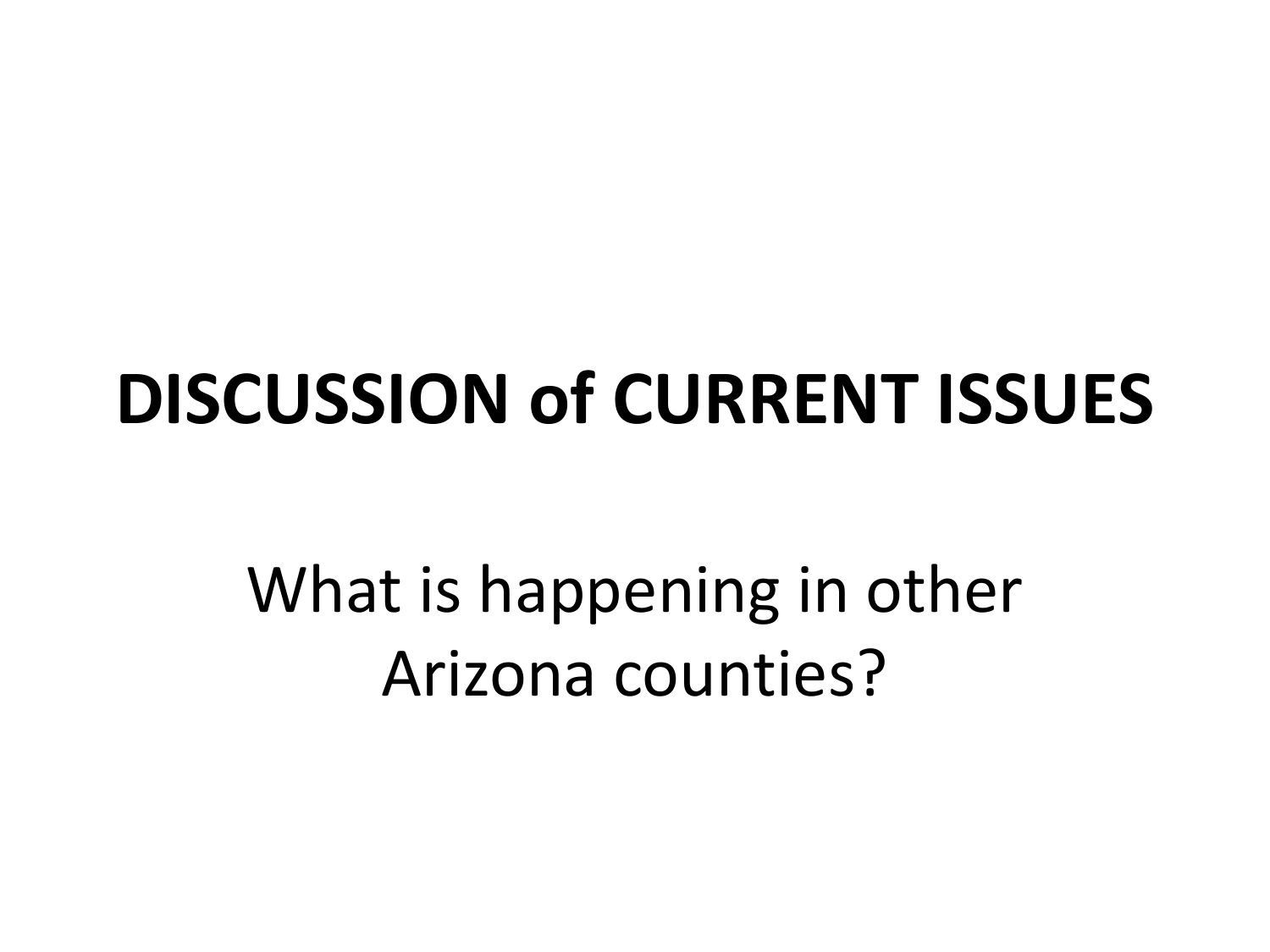### Class 4 Property

- What is the default classification when a property is transferred? (3, 4.1, 4.2, etc.)
- Is the affidavit of property value used? If not, why not?
- Is the classification decision affected by the signer of the affidavit of property value?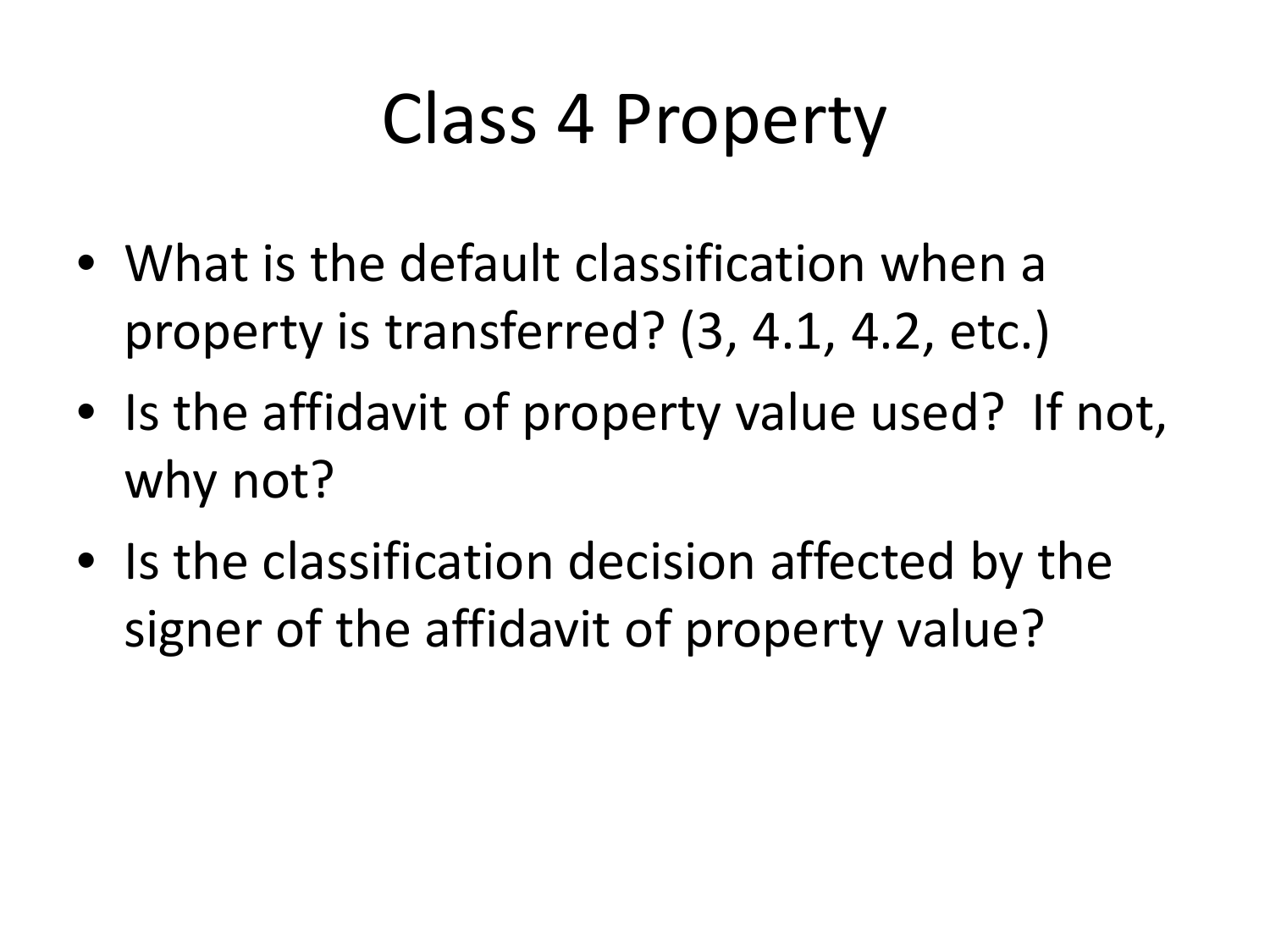| <b>Clear Form</b><br><b>Print</b>                                                                                                                                                          |                                                                                                                                                                                                  |
|--------------------------------------------------------------------------------------------------------------------------------------------------------------------------------------------|--------------------------------------------------------------------------------------------------------------------------------------------------------------------------------------------------|
| AFFIDAVIT OF PROPERTY VALUE                                                                                                                                                                | FOR RECORDER'S USE ONLY                                                                                                                                                                          |
| 1. ASSESSOR'S PARCEL IDENTIFICATION NUMBER(S)                                                                                                                                              |                                                                                                                                                                                                  |
| Primary Parcel:                                                                                                                                                                            |                                                                                                                                                                                                  |
| <b>BOOK</b><br><b>MAP</b><br><b>PARCEL SPLIT</b>                                                                                                                                           |                                                                                                                                                                                                  |
|                                                                                                                                                                                            |                                                                                                                                                                                                  |
| How many parcels, other than the Primary Parcel, are included<br>In this sale?                                                                                                             |                                                                                                                                                                                                  |
| Please list the additional parcels below (attach list if necessary):                                                                                                                       |                                                                                                                                                                                                  |
| (1)<br>(3)                                                                                                                                                                                 |                                                                                                                                                                                                  |
| (4)<br>(2)                                                                                                                                                                                 | TYPE OF DEED OR INSTRUMENT (Check Only One Box):                                                                                                                                                 |
| SELLER'S NAME AND ADDRESS:<br>2                                                                                                                                                            | a. Warranty Deed<br>d. Contract or Agreement                                                                                                                                                     |
|                                                                                                                                                                                            | e. Quit Claim Deed<br>b. Special Warranty Deed                                                                                                                                                   |
|                                                                                                                                                                                            | c. Joint Tenancy Deed<br>$t.$ Other:                                                                                                                                                             |
|                                                                                                                                                                                            | 00<br>10. SALE PRICE:<br>s                                                                                                                                                                       |
| 3. (a) BUYER'S NAME AND ADDRESS:                                                                                                                                                           | 11. DATE OF SALE (Numeric Digits):<br>Month / Year                                                                                                                                               |
|                                                                                                                                                                                            | Ŝ<br>00<br>12. DOWN PAYMENT                                                                                                                                                                      |
|                                                                                                                                                                                            | 13. METHOD OF FINANCING:                                                                                                                                                                         |
| No.<br>(b) Are the Buyer and Seller related?<br>Yes L                                                                                                                                      | a. Cash (100% of Sale Price)<br>e. New loan(s) from<br>financial Institution:                                                                                                                    |
| If Yes, state relationship:<br>4. ADDRESS OF PROPERTY:                                                                                                                                     | b. Barter or trade<br>$(1)$ $\Box$ Conventional<br>$(2)$ $\Box$ VA                                                                                                                               |
|                                                                                                                                                                                            | (3)□ FHA<br>c. Assumption of existing loan(s)<br>f. Other financing; Specify:                                                                                                                    |
|                                                                                                                                                                                            | d. Seller Loan (Carryback)                                                                                                                                                                       |
|                                                                                                                                                                                            | 14. PERSONAL PROPERTY (see reverse side for definition):                                                                                                                                         |
| 5. (a) MAIL TAX BILL TO: (Taxes due even if no bill received)                                                                                                                              | (a) Did the Sale Price in Item 10 include Personal Property that<br>Impacted the Sale Price by 5 percent or more? Yes<br>No I<br>(b) If Yes, provide the dollar amount of the Personal Property: |
|                                                                                                                                                                                            | 00<br><b>AND</b>                                                                                                                                                                                 |
|                                                                                                                                                                                            | briefly describe the Personal Property:                                                                                                                                                          |
|                                                                                                                                                                                            | 15. PARTIAL INTEREST: If only a partial ownership interest is being sold,                                                                                                                        |
| (b) Next tax payment due                                                                                                                                                                   | briefly describe the partial interest:                                                                                                                                                           |
| 6. PROPERTY TYPE (for Primary Parcel): NOTE: Check Only One Box<br>a. Vacant Land<br>f. Commercial or Industrial Use                                                                       | 16. SOLAR / ENERGY EFFICIENT COMPONENTS:                                                                                                                                                         |
| b. Single Family Residence<br>g. Agricultural                                                                                                                                              | (a) Did the Sale Price in Item 10 include solar energy devices, energy                                                                                                                           |
| c. Condo or Townhouse<br>Mobile or Manufactured Home                                                                                                                                       | efficient building components, renewable energy equipment or                                                                                                                                     |
| Affixed Not Affixed                                                                                                                                                                        | combined heat and power systems that impacted the Sale Price by<br>Yes <b>The Yes</b><br>No.<br>5 percent or more?                                                                               |
| $d.$ 2-4 Plex<br>Other Use; Specify:                                                                                                                                                       | If Yes, briefly describe the solar / energy efficient components:                                                                                                                                |
| e. Apartment Building                                                                                                                                                                      |                                                                                                                                                                                                  |
| 7. RESIDENTIAL BUYER'S USE: If you checked b, c, d or h in Item 6<br>above, please check one of the following:                                                                             |                                                                                                                                                                                                  |
| a. To be used as a primary residence.                                                                                                                                                      | 17. PARTY COMPLETING AFFIDAVIT (Name, Address, Phone Number):                                                                                                                                    |
| b. To be rented to someone other than a "qualified family member."                                                                                                                         |                                                                                                                                                                                                  |
| c. To be used as a non-primary or secondary residence.<br>See reverse side for definition of a "primary residence, secondary                                                               |                                                                                                                                                                                                  |
| residence" and "family member."                                                                                                                                                            |                                                                                                                                                                                                  |
| 8. If you checked e or f in item 6 above, indicate the number of units:                                                                                                                    | 18. LEGAL DESCRIPTION (attach copy if necessary):                                                                                                                                                |
| For Apartments, Motels / Hotels, Mobile Home / RV Parks, etc.                                                                                                                              |                                                                                                                                                                                                  |
| THE UNDERSIGNED BEING DULY SWORN, ON OATH, SAYS THAT THE FOREGOING INFORMATION IS A TRUE AND CORRECT STATEMENT OF<br>THE FACTS PERTAINING TO THE TRANSFER OF THE ABOVE DESCRIBED PROPERTY. |                                                                                                                                                                                                  |
| Signature of Seller / Agent                                                                                                                                                                | Signature of Buyer / Agent                                                                                                                                                                       |
| State of<br>County of                                                                                                                                                                      | State of<br>, County of                                                                                                                                                                          |
| Subscribed and swom to before me on this day of<br>20                                                                                                                                      | Subscribed and sworn to before me on this day of<br>20 <sub>0</sub>                                                                                                                              |
|                                                                                                                                                                                            |                                                                                                                                                                                                  |
| Notary Public                                                                                                                                                                              | Notary Public                                                                                                                                                                                    |

DOR FORM 82162 (04/2014)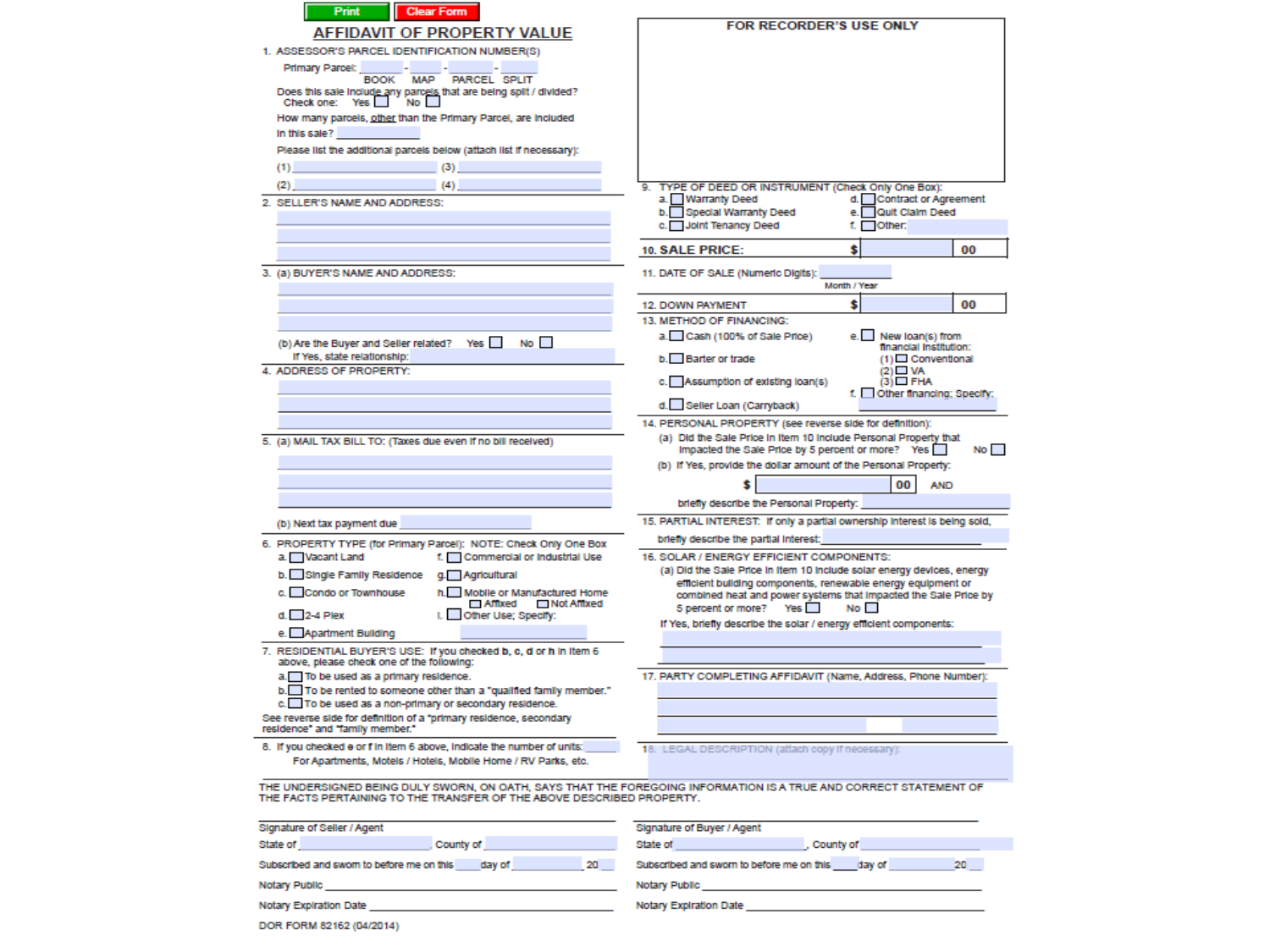If Yes, state relationship: **Barter or trade**  $(1)$  Conventional 4. ADDRESS OF PROPERTY  $(2)$   $\Box$  VA c. Assumption of existing  $\mathsf{loan}(s)$  $(3)$  FHA f. Other financing: Specify: d. Seller Loan (Carryback) 14. PERSONAL PROPERTY (see reverse side for definition): (a) Did the Sale Price in Item 10 include Personal Property that 5. (a) MAIL TAX BILL TO: (Taxes due even if no bill received) impacted the Sale Price by 5 percent or more? Yes  $No$ (b) If Yes, provide the dollar amount of the Personal Property: 00 **AND** briefly describe the Personal Property: 15. PARTIAL INTEREST: If only a partial ownership interest is being sold, (b) Next tax payment due briefly describe the partial interest: 6. PROPERTY TYPE (for Primary Parcel): NOTE: Check Only One Box a. Vacant Land f. Commercial or Industrial Use 16. SOLAR / ENERGY EFFICIENT COMPONENTS: (a) Did the Sale Price in Item 10 include solar energy devices, energy b. Single Family Residence g. Agricultural efficient building components, renewable energy equipment or c. Condo or Townhouse h. Mobile or Manufactured Home combined heat and power systems that impacted the Sale Price by Not Affixed **Affixed** 5 percent or more? Yes  $No$  $d.$  2-4 Plex i. Other Use; Specify: If Yes, briefly describe the solar / energy efficient components: e. Apartment Building 7. RESIDENTIAL BUYER'S USE: If you checked b, c, d or h in Item 6 above, please check one of the following: a. To be used as a primary residence. 17. PARTY COMPLETING AFFIDAVIT (Name, Address, Phone Number): b. To be rented to someone other than a "qualified family member."  $\mathbf{c}$ . To be used as a non-primary or secondary residence. See reverse side for definition of a "primary residence, secondary residence" and "family member." 0. If you shooked a set in Itam 8 shows indicate the number.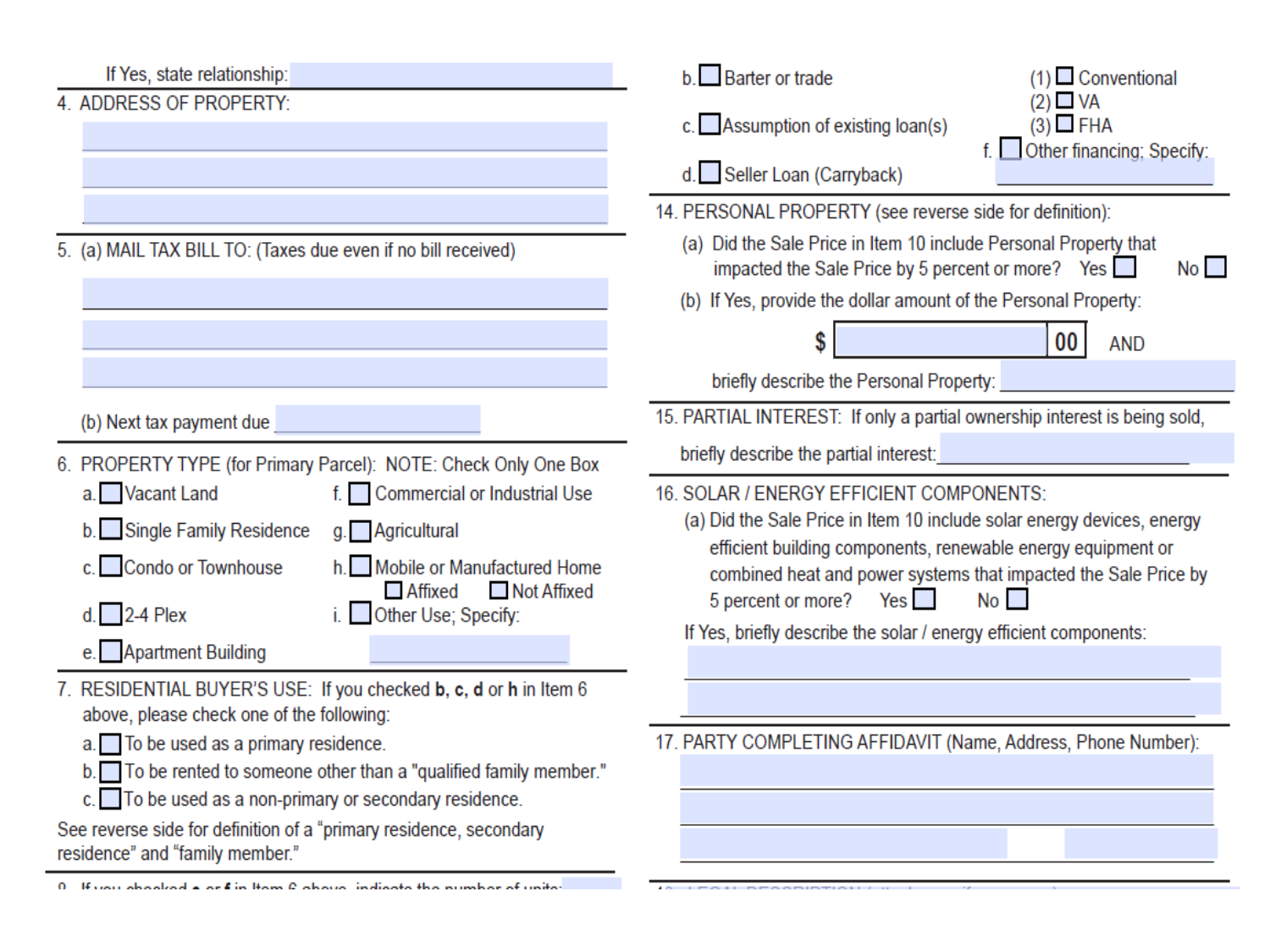| <b>ICBINGHOU GITS TORTING INCHINAL.</b> |  |
|-----------------------------------------|--|
|-----------------------------------------|--|

8. If you checked e or f in Item 6 above, indicate the number of units: For Apartments, Motels / Hotels, Mobile Home / RV Parks, etc.

18. LEGAL DESCRIPTION (attach copy if necessary):

THE UNDERSIGNED BEING DULY SWORN, ON OATH, SAYS THAT THE FOREGOING INFORMATION IS A TRUE AND CORRECT STATEMENT OF THE FACTS PERTAINING TO THE TRANSFER OF THE ABOVE DESCRIBED PROPERTY.

| Signature of Seller / Agent                                            |           | Signature of Buyer / Agent                             |  |
|------------------------------------------------------------------------|-----------|--------------------------------------------------------|--|
| State of                                                               | County of | State of<br>, County of                                |  |
| 20 <sub>2</sub><br>Subscribed and sworn to before me on this<br>day of |           | 20<br>Subscribed and sworn to before me on this day of |  |
|                                                                        |           | Notary Public Notary 2014 1996                         |  |
| Notary Expiration Date                                                 |           | <b>Notary Expiration Date</b>                          |  |
| DOR FORM 82162 (04/2014)                                               |           |                                                        |  |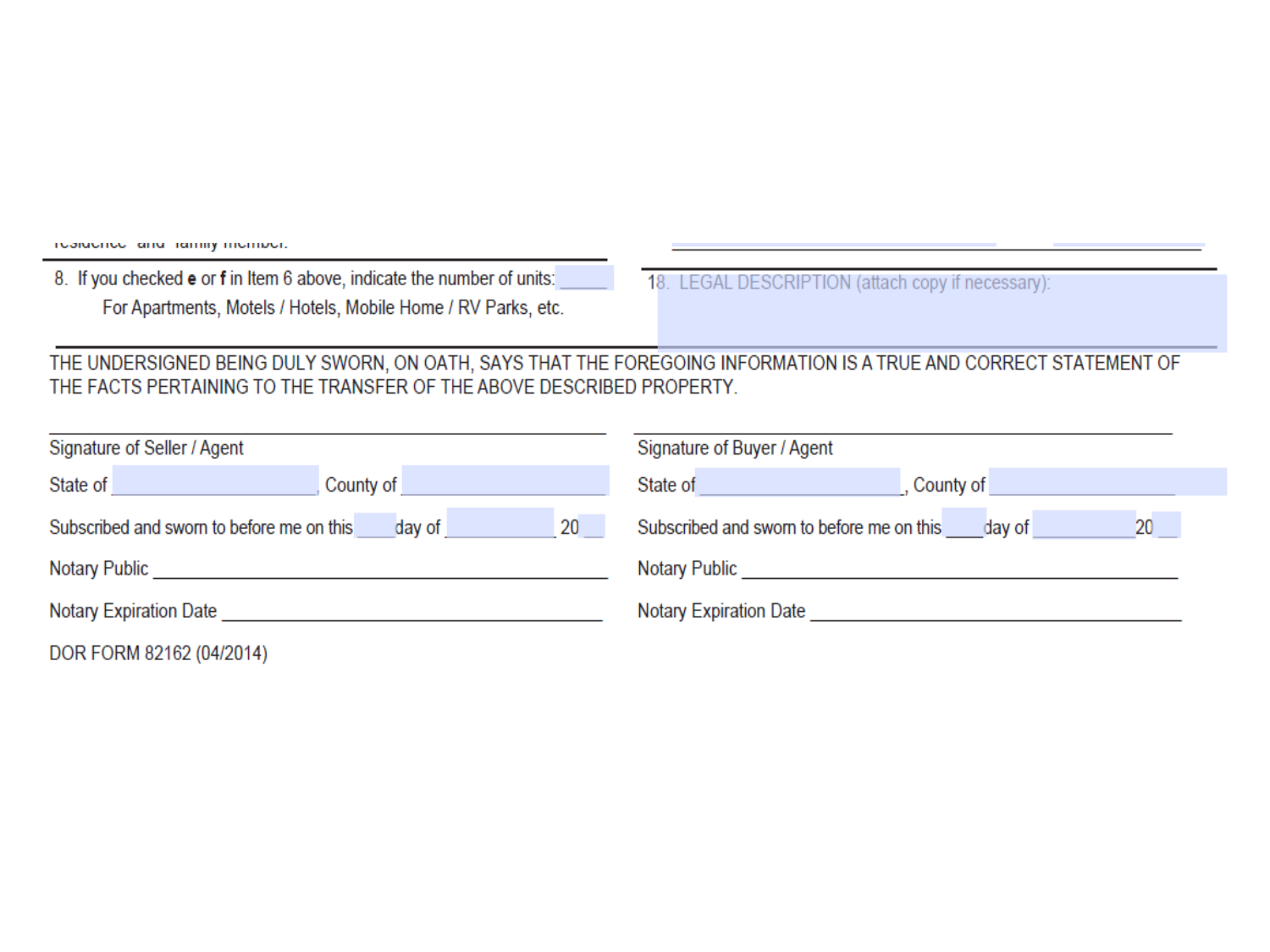# 42-12052(C)

C. Beginning in 2013 and during each elective term of office thereafter the county assessor shall send notices under subsection B of this section to each owner of property classified as class three pursuant to section 42-12003 described by any of the following:

1. The owner has a mailing address outside the county in which the property is located.

2. The owner has a mailing address, other than a post office box, that is different than the situs address of the property.

3. The owner has the same mailing address listed for more than one parcel of class three property in this state.

4. The owner appears to be a business entity.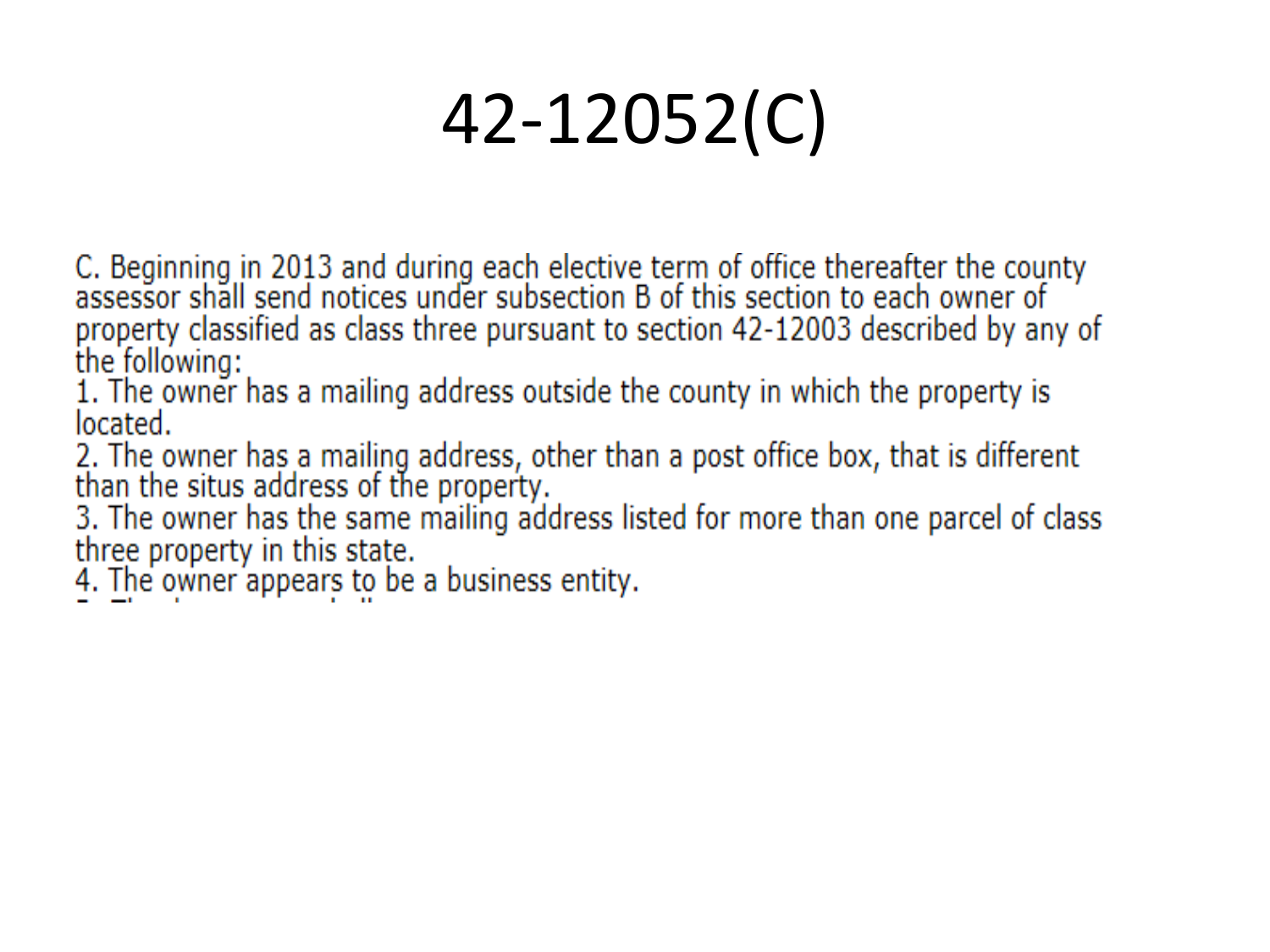#### Taxpayer Notices

- Does your county use the First and Final Notices of Intent to Reclassify Residential Property?
- If not, what does your office use?
- Has your office mailed these forms this year?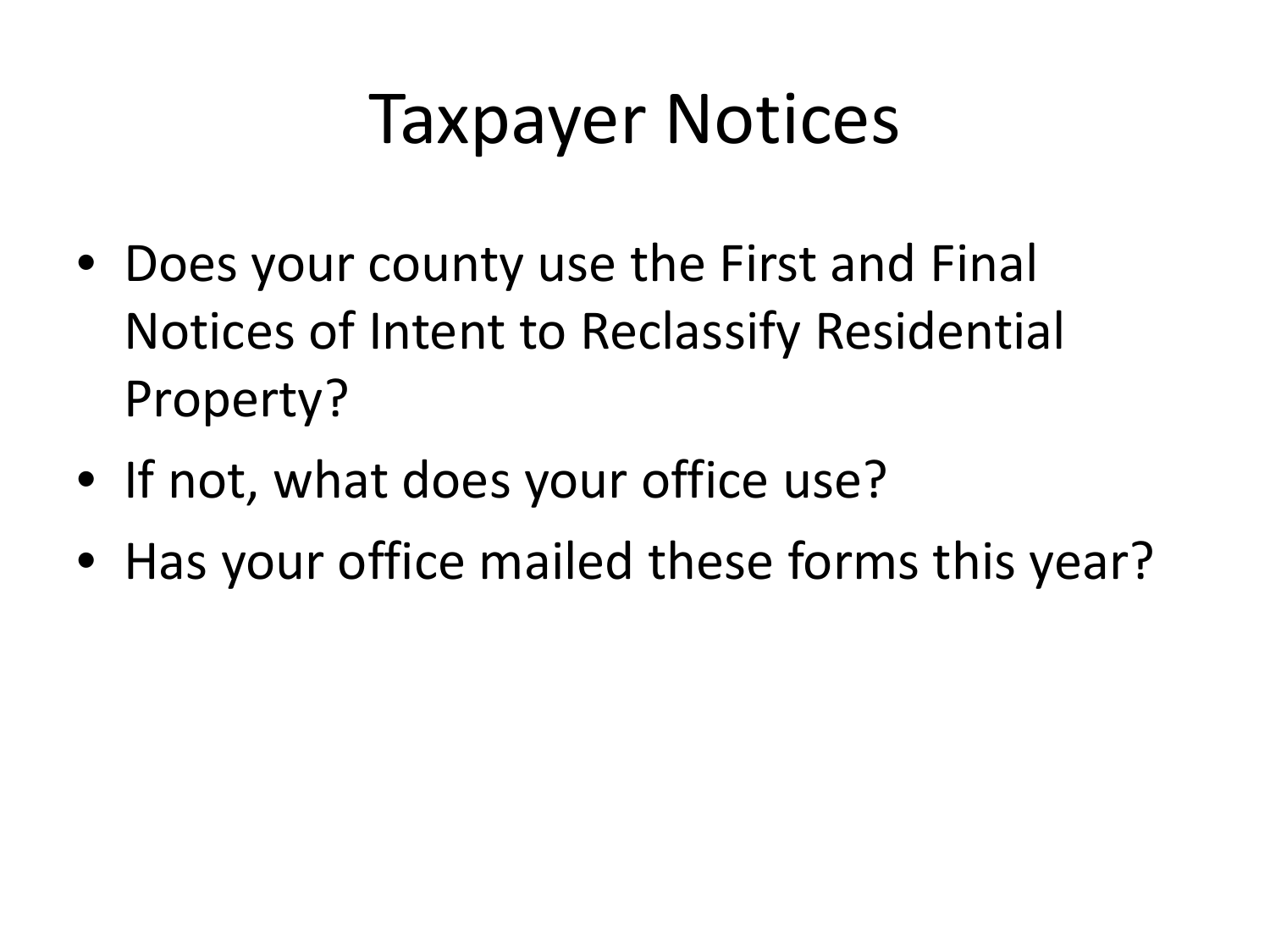# Medical Marijuana

- How is the cultivation of marijuana classified in your county?
	- Is it class one for commercial, pharmaceutical, or other?
	- Is it class two for vacant/agricultural? High density?
- Do you distinguish between the manufacturing, cultivation, etc.
- How many facilities are in your county?
- Have you ever been in a facility? If so, what did you see?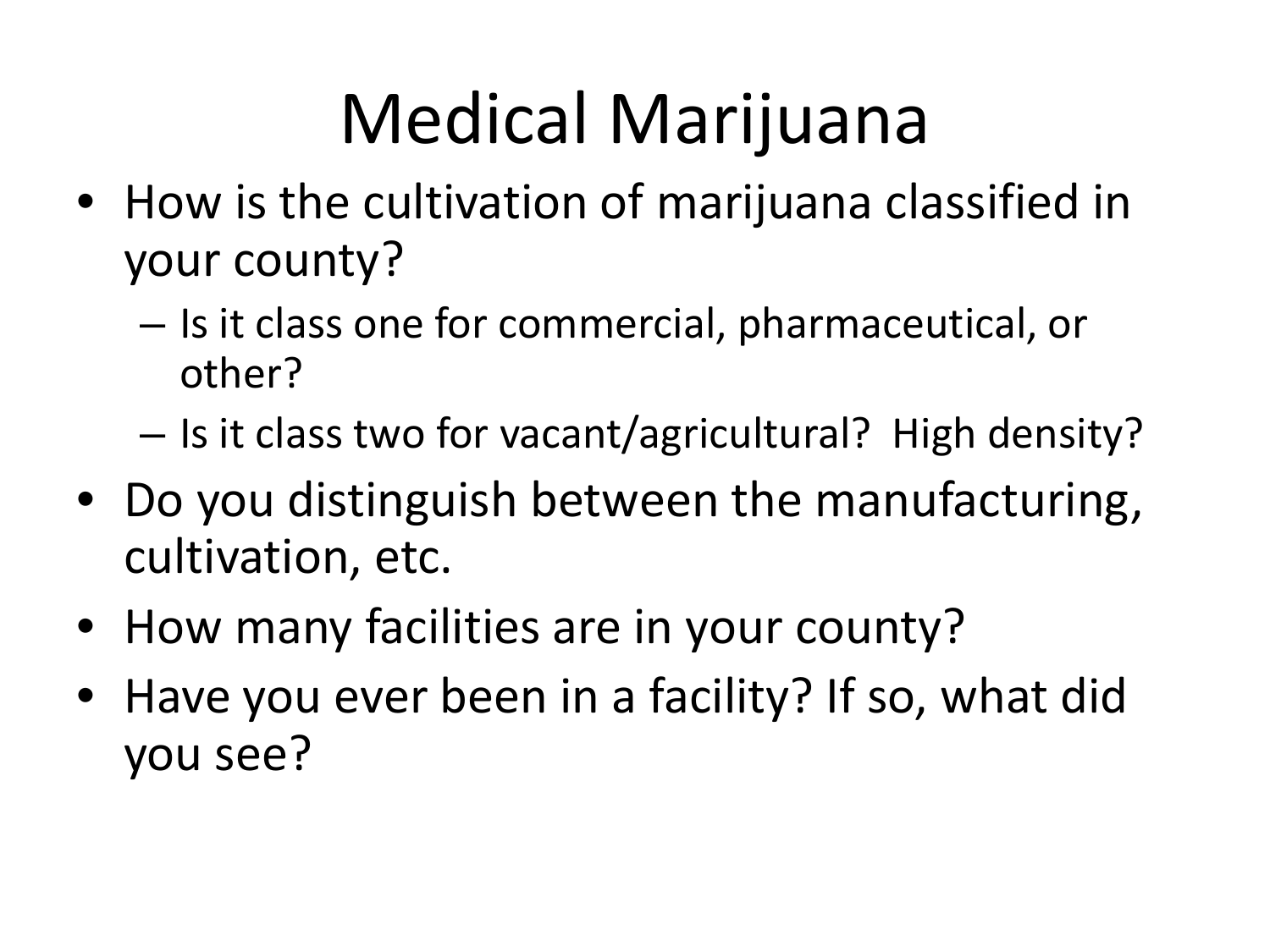### Agricultural Valuation

- When was the last update of agricultural land values?
- When are they scheduled to be updated again?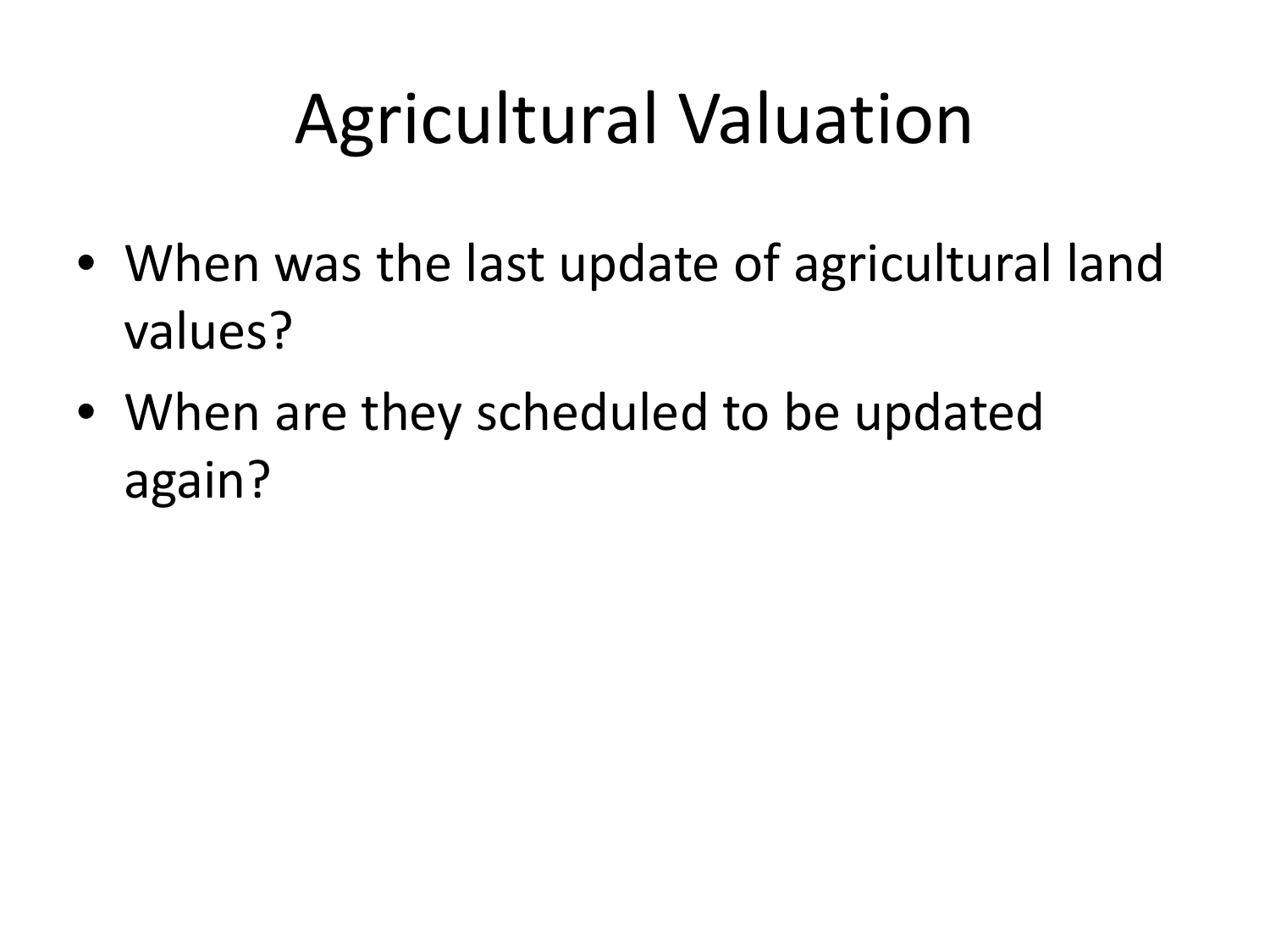#### Leased Religious and Charter Schools Properties

- Tax year vs valuation year
- Are you requiring an owner's affidavit?
- What issues are you experiencing?
- How many applicants have filed an affidavit to qualify for property class 9?
	- Leased Religious Properties
	- Charter Schools
- How long do these leases run for?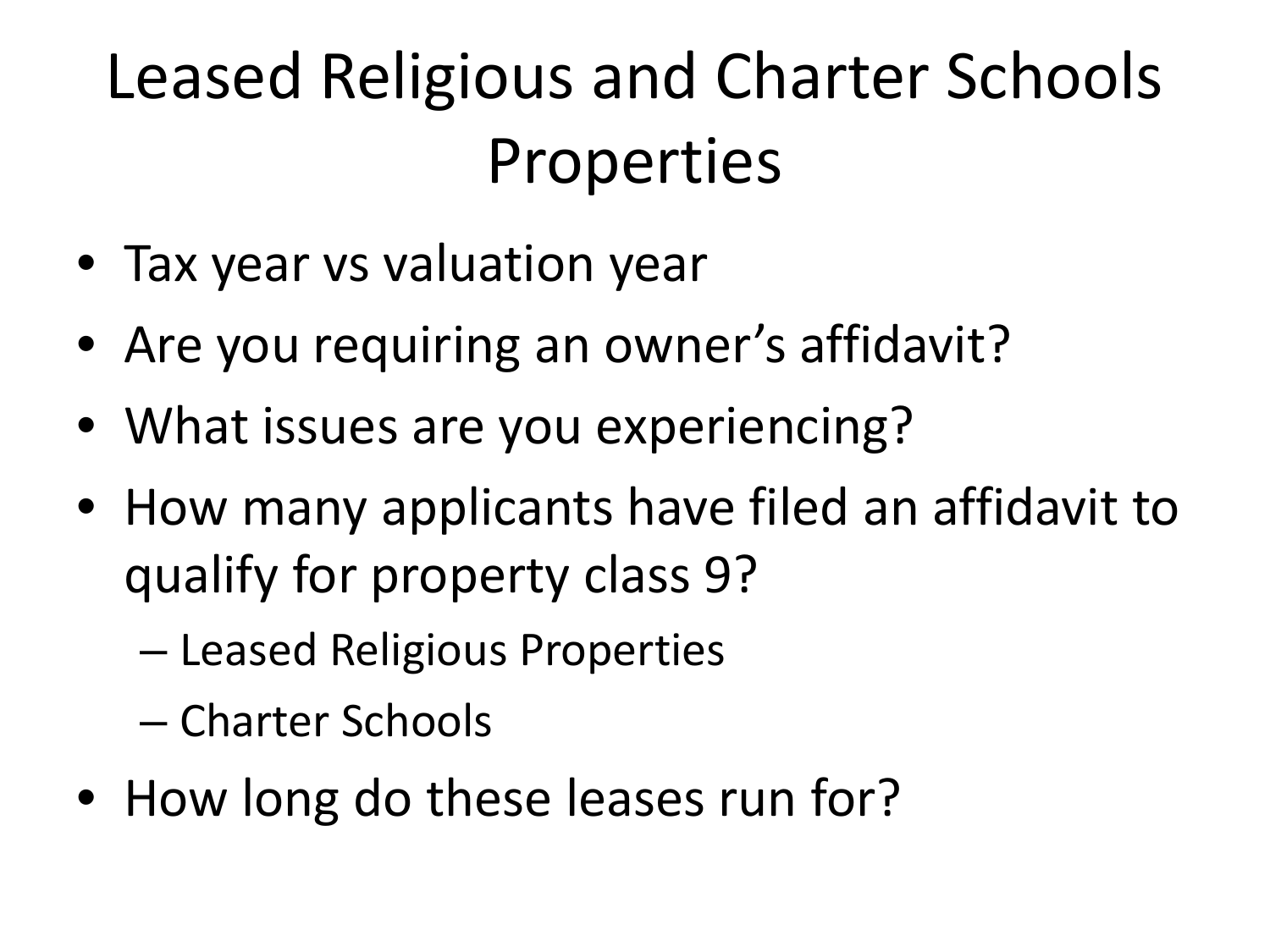# Limited Property Value

- What value is rolled over after an appeal?
- How is the limited property value calculated after the removal of the senior freeze?
- Does your county allow for the appeal of a LPV?
- What are the provisions in your county for calculating the LPV for properties undergoing a change in use?
- What is considered to be new construction in your county?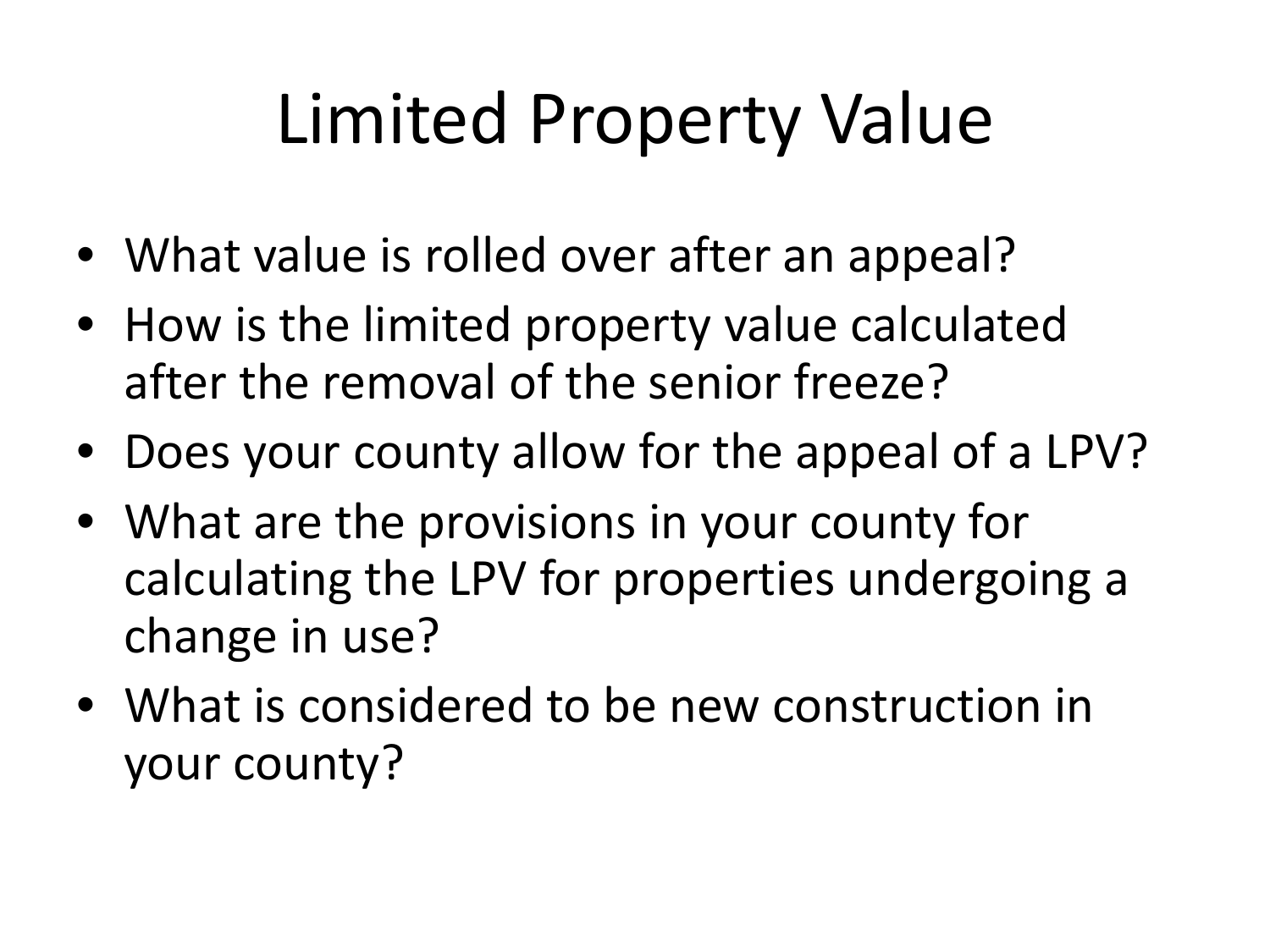## Legal Classification

- What tax year is your county going to reclassify properties based on the new legal classes?
	- Vacation Rentals
	- Conservation Easements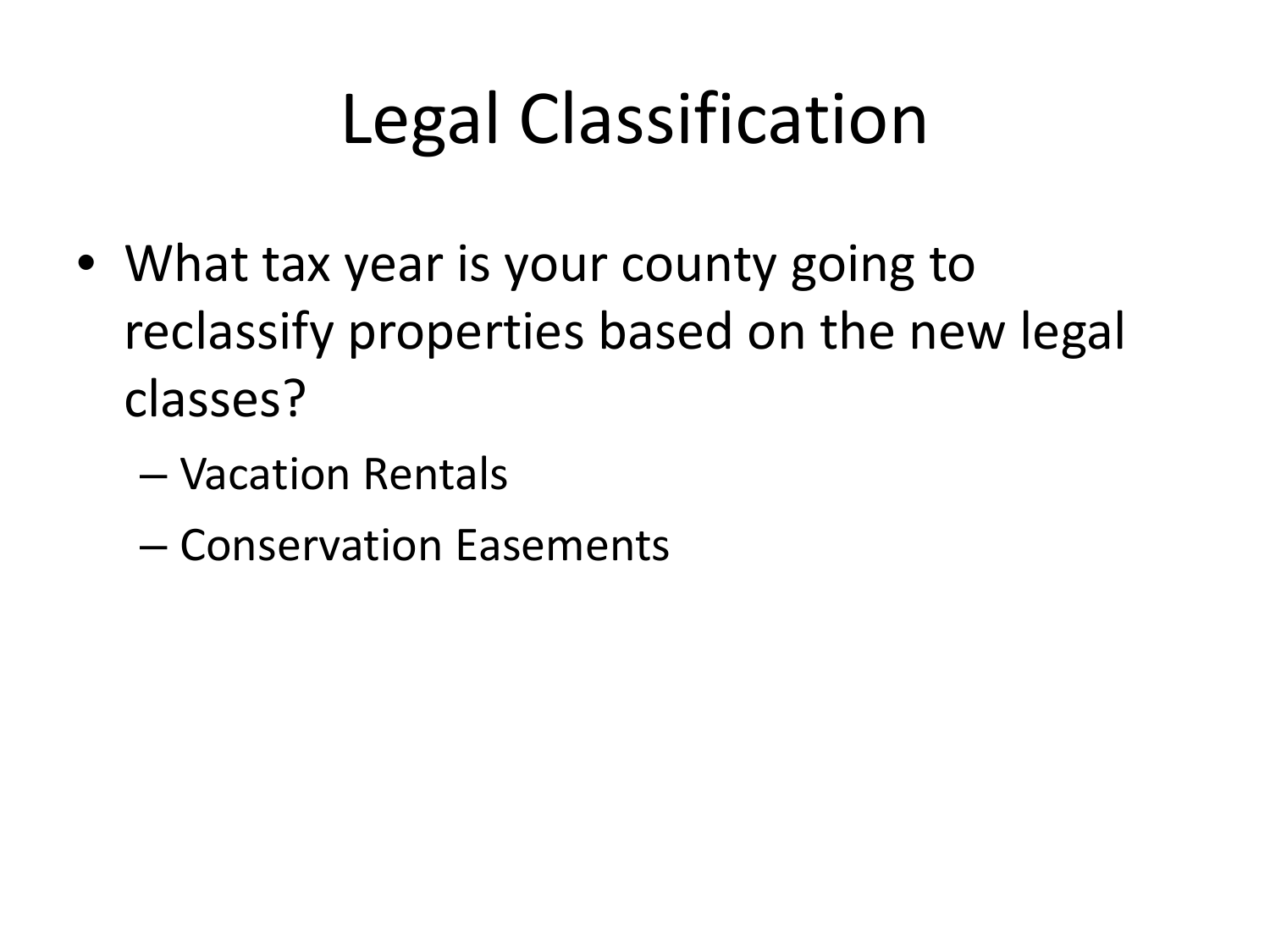# Solar

- What market influences are you seeing in your counties for residential properties with solar?
	- Leased vs Owned